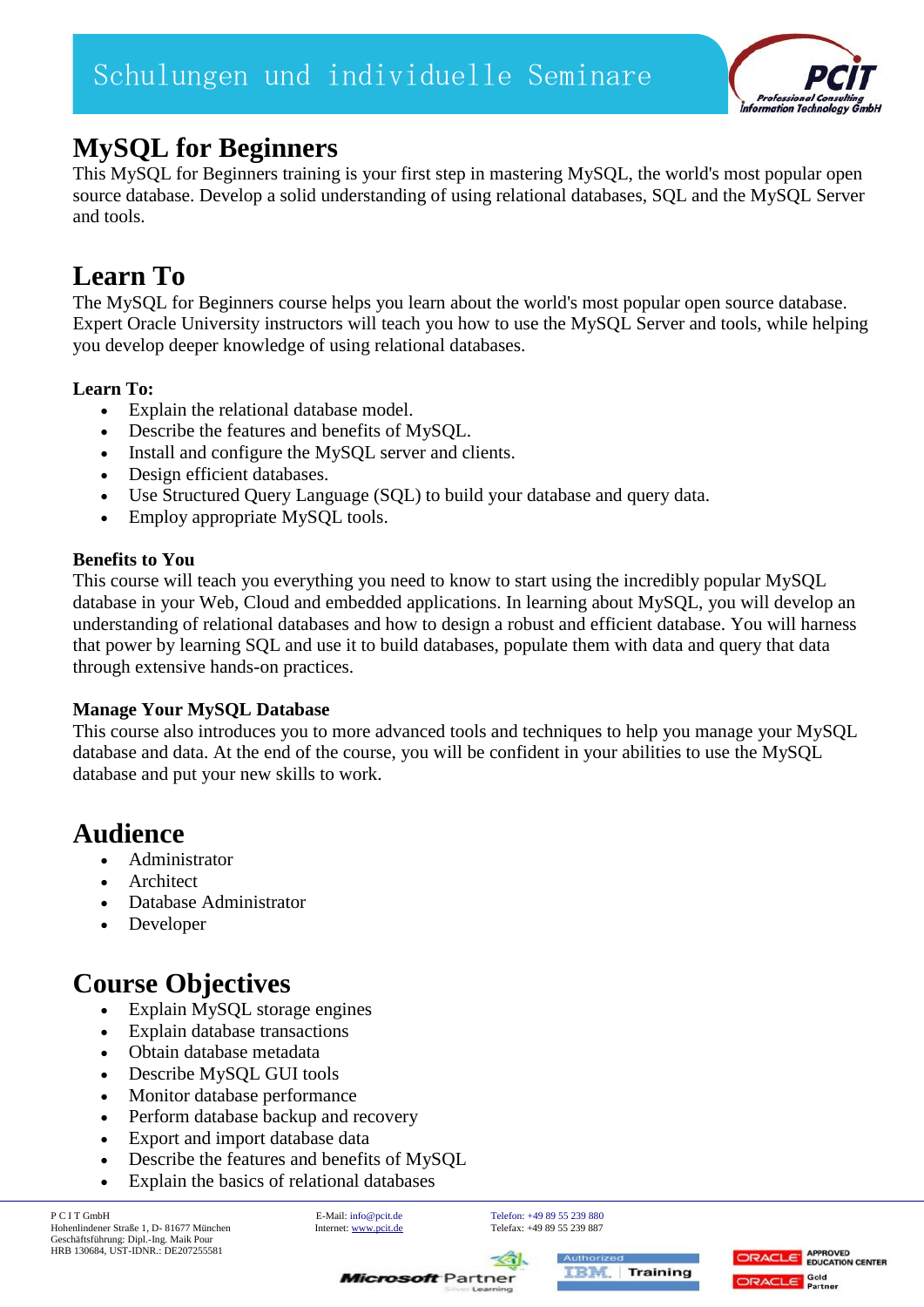# Schulungen und individuelle Seminare



- Design an effective database
- Build a database and tables by using SQL Modify or delete database entities
- Query data with the SELECT command
- Join data from multiple tables
- Perform nested subqueries
- Use built-in MySQL functions

# **Course Topics**

#### **Introduction**

- Features and Benefits of MySQL
- MySQL Products and Service
- Community vs. Enterprise
- MySQL Certification Program
- MySQL Certification Program
- MySQL Website
- MySQL Architecture
- Install and Start MySQL

#### **Database Basics**

- SQL Language and MySQL
- Database Design
- Database Modeling
- Keys
- Normalization
- Data Types
- What is NULL?
- Viewing Database Structure

#### **Database Creation**

- Create a New Database Structure
- Creating a Database
- Creating a Table

#### **Basic Queries**

- The SELECT Command
- MySQL Query Browser
- Troubleshooting

#### **Database Maintenance**

- Delete an Entire Database
- Maintaining Tables
- Maintaining Columns
- Indexes and Constraints
- Data Manipulation

#### **Delete/Modify Table row Data**

- The INSERT Command
- The REPLACE Command
- The UPDATE Statement
- The DELETE Command

# **Functions**

- Simple Functions
	- Grouping With Functions

## **Joining Tables**

P C I T GmbH E-Mail[: info@pcit.de](mailto:info@pcit.de) [Telefon: +49 89 55 239 880](mailto:info@pcit.de) Hohenlindener Straße 1, D- 81677 München Geschäftsführung: Dipl.-Ing. Maik Pour HRB 130684, UST-IDNR.: DE207255581

**Microsoft** Partner